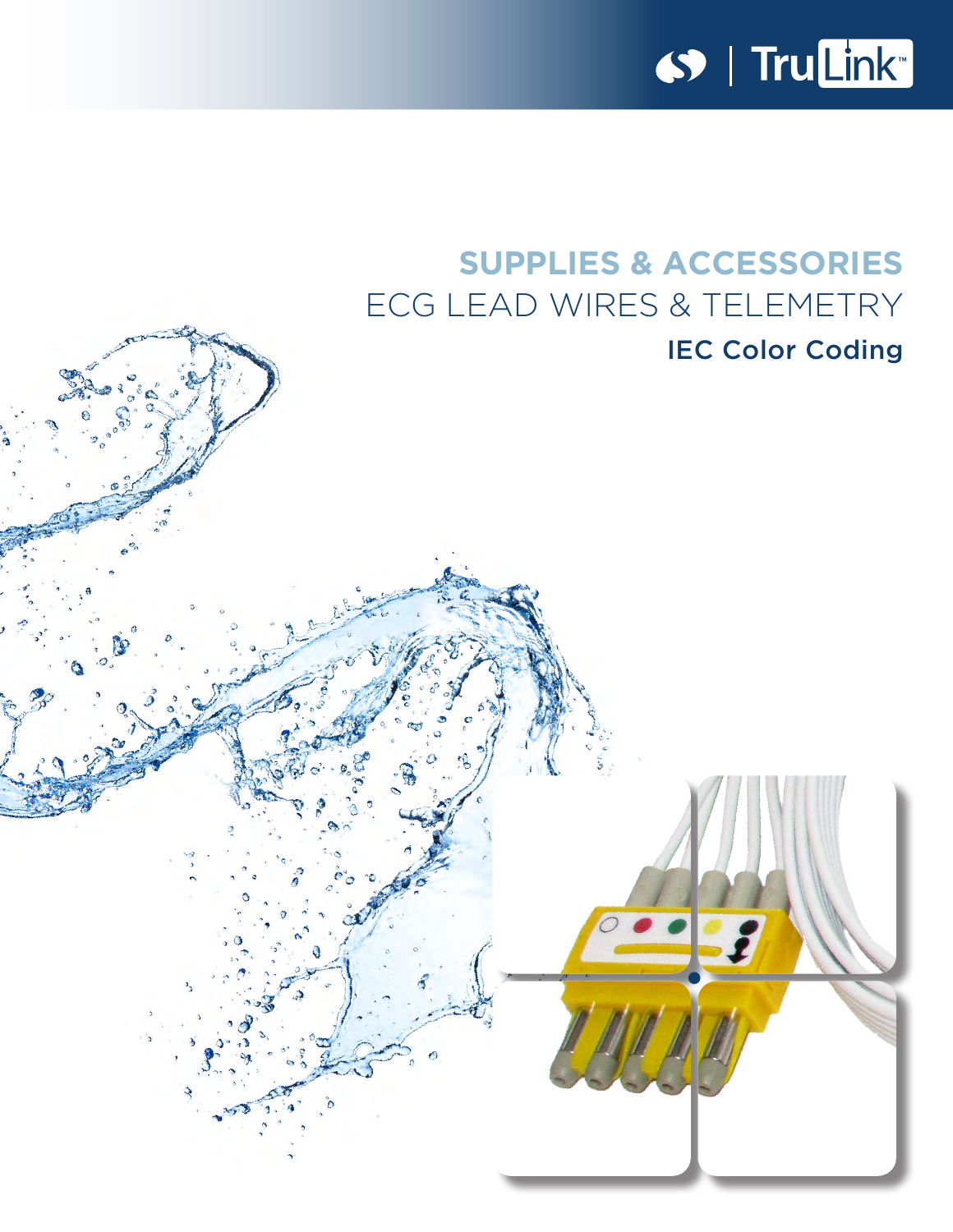### **ECG Combiner Lead Wires & Cables**

Hospitals are equipped with numerous monitors and other devices that use ECG lead wires, each with their own unique connectors which complicates patient transfers, undermines efficiency, and makes purchasing and maintenance more complex. Our ECG combiner lead wire system can standardize most equipment to one lead wire. The reusable or disposable lead wire sets are available in a variety of leads and lengths with either a snap or a multi-pinch electrode interface. Validated for use with Spacelabs command modules 90496/91496 and Aria/Ultraview Telemetry systems.



| <b>Order Code</b> | <b>Description</b> | Length | Qty |  |
|-------------------|--------------------|--------|-----|--|
|                   |                    |        |     |  |

#### **ECG Combiner Lead Wire Sets - requires ECG Combiner Cable or Adapter**



**Multi-pinch**

| Disposable, DIN Shielded, Multi-Pinch, IEC |                 |             |              |         |  |  |
|--------------------------------------------|-----------------|-------------|--------------|---------|--|--|
| 700-0006-42                                | 3 Lead          | Multi-Pinch | 127cm /50 in | 25 Sets |  |  |
| 700-0006-44                                | 5 Lead          | Multi-Pinch | 127cm /50 in | 25 Sets |  |  |
| 700-0006-33                                | 5 Lead (V-Lead) | Multi-Pinch | 127cm /50 in | 25 Sets |  |  |



| Disposable, DIN Shielded, Snap, IEC |        |      |              |         |  |
|-------------------------------------|--------|------|--------------|---------|--|
| 700-0007-42                         | 3 Lead | Snap | 127cm /50 in | 25 Sets |  |
| 700-0007-45                         | 5 Lead | Snan | 127cm /50 in | 25 Sets |  |

**Snap**



|             |             | Reusable, DIN Shielded, Multi-Pinch, IEC |             |             |       |  |  |
|-------------|-------------|------------------------------------------|-------------|-------------|-------|--|--|
|             | 700-0006-41 | 3 Lead                                   | Multi-Pinch | 74cm /29 in | 1 Set |  |  |
|             | 700-0006-43 | 5 Lead                                   | Multi-Pinch | 74cm /29 in | 1 Set |  |  |
| Multi-pinch | 700-0006-38 | 5 Lead (V-Lead)                          | Multi-Pinch | 74cm /29 in | 1 Set |  |  |



| Reusable, DIN Shielded, Snap, IEC |        |      |             |       |  |
|-----------------------------------|--------|------|-------------|-------|--|
| 700-0007-41                       | 3 Lead | Snap | 74cm /29 in | 1 Set |  |
| 700-0007-44                       | 5 Lead | Snap | 74cm /29 in | 1 Set |  |

**Snap**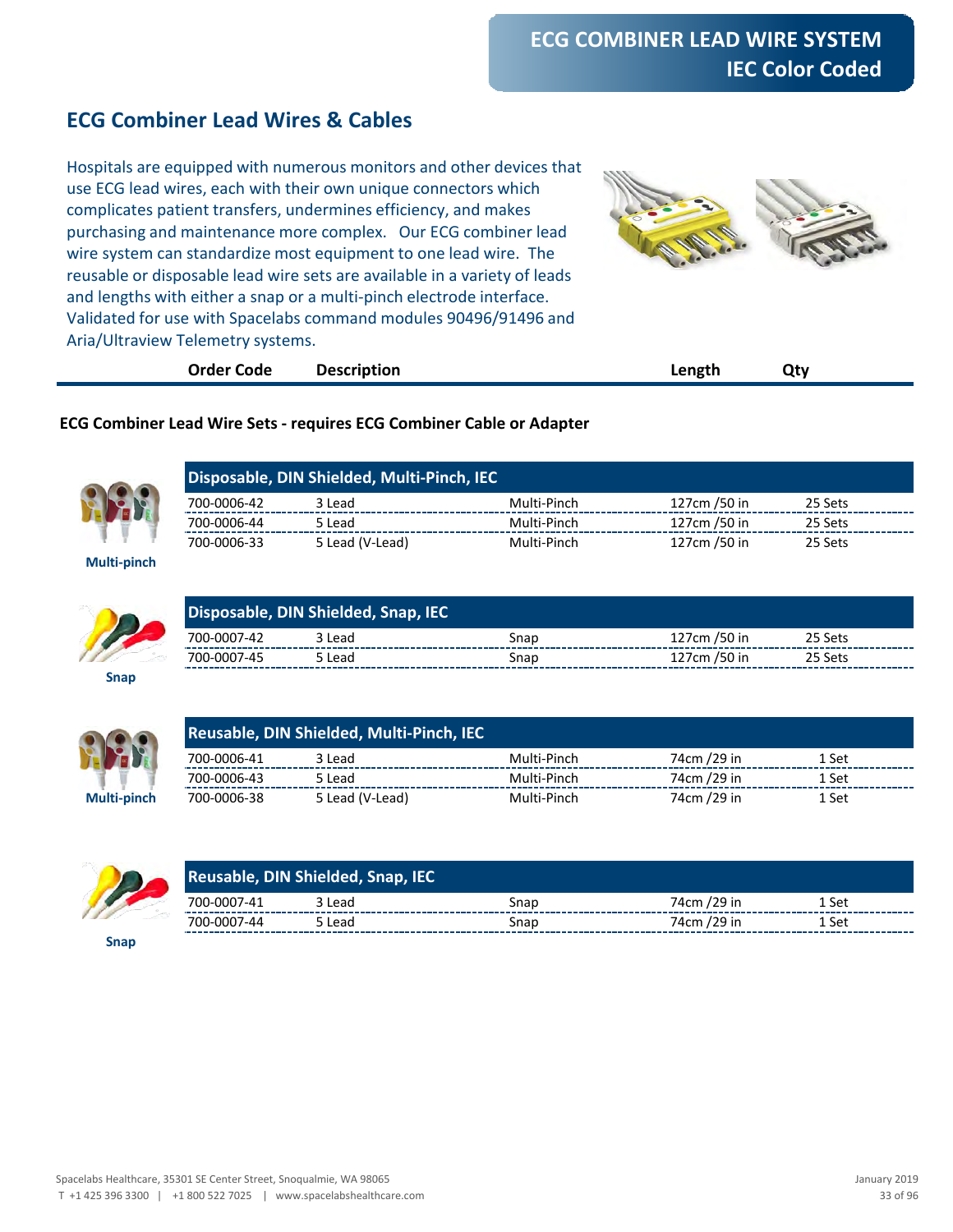# **ECG Combiner Lead Wires & Cables**

Hospitals are equipped with numerous monitors and other devices that use ECG lead wires, each with their own unique connectors which complicates patient transfers, undermines efficiency, and makes purchasing and maintenance more complex. Our ECG combiner lead wire system can standardize most equipment to one lead wire. The reusable or disposable lead wire sets are available in a variety of leads and lengths with either a snap or a multi-pinch electrode interface. Validated for use with Spacelabs command modules 90496/91496 and Aria/Ultraview Telemetry systems.



| <b>Order Code</b> | <b>Description</b> | Length | Qty |
|-------------------|--------------------|--------|-----|
|                   |                    |        |     |

#### **ECG Combiner Cables**

| Spacelabs Connect Hardwired Cables for monitors using Command Module (90496/91496) |               |      |              |         |
|------------------------------------------------------------------------------------|---------------|------|--------------|---------|
| 700-0008-81                                                                        | 3 Lead        | IEC  | 305 cm/10 ft | 1 Cable |
| 700-0008-83                                                                        | 5 Lead        | IEC. | 305 cm/10 ft | 1 Cable |
| 700-0008-84                                                                        | 10 Lead (5+5) | IEC  | 305 cm/10 ft | 1 Cable |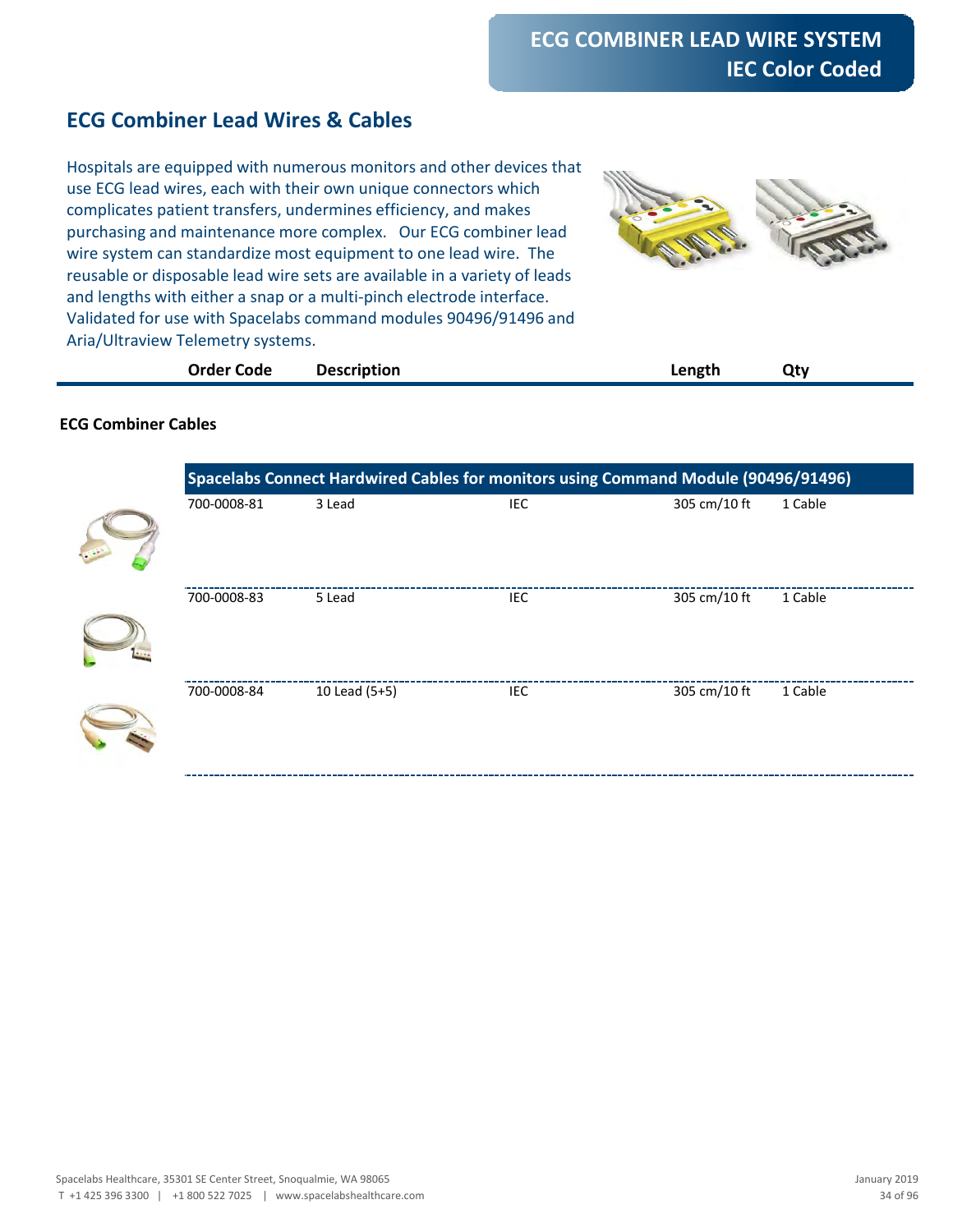# **ECG LEAD WIRES & CABLES IEC Color Coded - Shielded**

# **ECG Lead Wires & Cables - Shielded**

IEC color coded shielded ECG lead wires and cables for use with Spacelabs Command Modules 90496 & 91496 and mCare Monitor 91220.



| <b>Order Code</b> | <b>Description</b> | Length | Qty |
|-------------------|--------------------|--------|-----|
|                   |                    |        |     |

#### **ECG Lead Wire Sets, Shielded, Reusable, IEC**

|             | <b>Snap Sets</b> |                               |                       |       |
|-------------|------------------|-------------------------------|-----------------------|-------|
|             | 700-0007-01      | 3 Lead, shielded              | $61 \text{ cm}/24$ in | 1 Set |
|             | 700-0007-03      | 3 Lead, shielded              | 102 cm/40 in          | 1 Set |
|             |                  |                               |                       |       |
|             | 700-0007-09      | 5 Lead, shielded              | $61 \text{ cm}/24$ in | 1 Set |
|             | 700-0007-11      | 5 Lead, shielded              | 102 cm/40 in          | 1 Set |
|             |                  |                               |                       |       |
| <b>Snap</b> | 700-0007-17*     | 10 Lead, limb/chest, shielded | $61 \text{ cm}/24$ in | 1 Set |
|             | 700-0007-19*     | 10 Lead, limb/chest, shielded | 102 cm/40 in          | 1 Set |
|             |                  |                               |                       |       |

\*10 Lead ECG Lead Wire Sets not compatible with mCare Monitor 91220

|              | <b>Pinch Sets</b> |                               |                       |       |
|--------------|-------------------|-------------------------------|-----------------------|-------|
|              | 700-0006-01       | 3 Lead, shielded              | $61 \text{ cm}/24$ in | 1 Set |
|              | 700-0006-03       | 3 Lead, shielded              | 102 cm/40 in          | 1 Set |
|              | 700-0006-09       | 5 Lead, shielded              | $61 \text{ cm}/24$ in | 1 Set |
| <b>Pinch</b> | 700-0006-11       | 5 Lead, shielded              | 102 cm/40 in          | 1 Set |
|              |                   |                               |                       |       |
|              | 700-0006-17       | 10 Lead, limb/chest, shielded | $61 \text{ cm}/24$ in | 1 Set |
|              | 700-0006-19       | 10 Lead, limb/chest, shielded | 102 cm/40 in          | 1 Set |

\*10 Lead ECG Lead Wire Sets not compatible with mCare Monitor 91220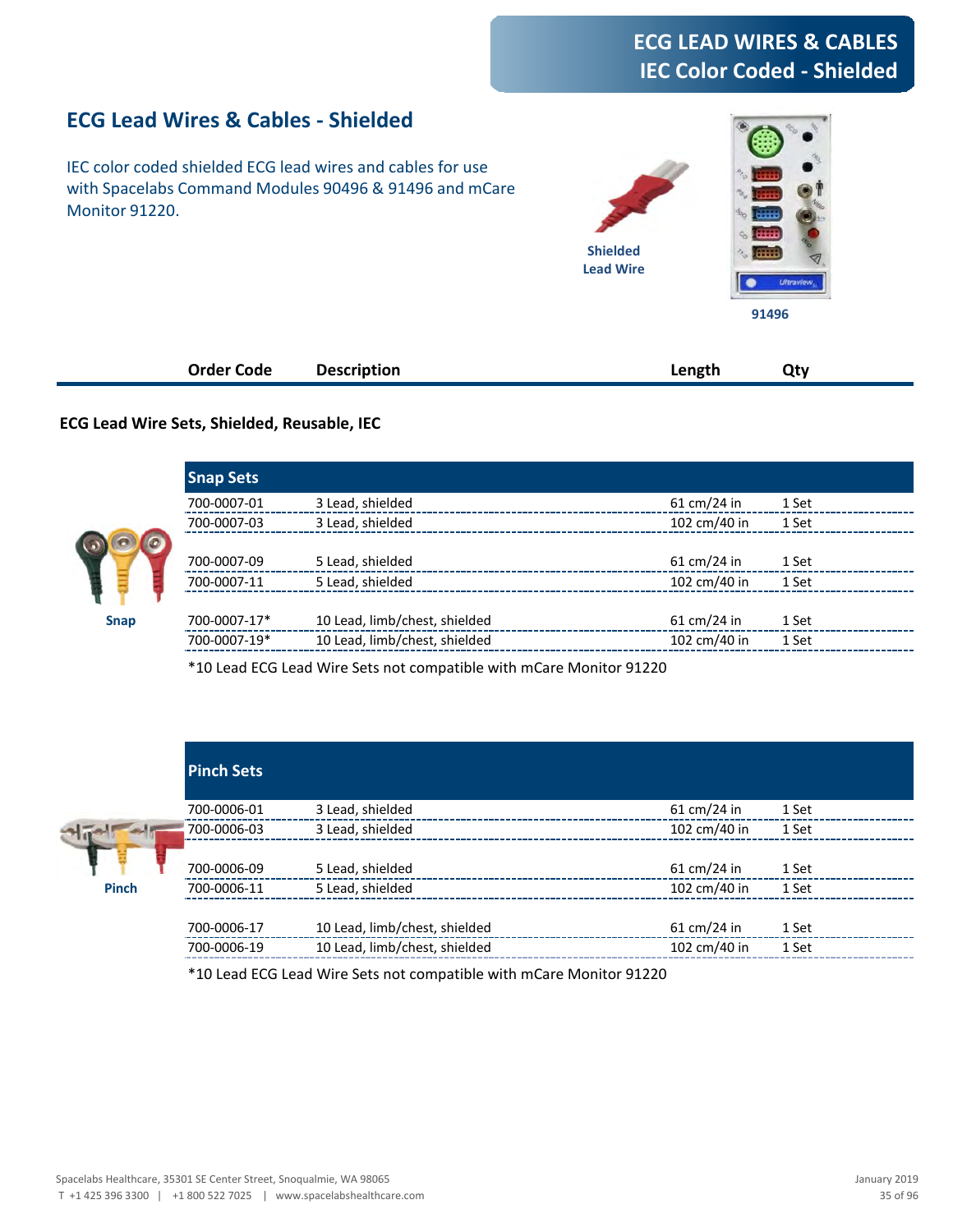# **ECG LEAD WIRES & CABLES IEC Color Coded - Shielded**

### **ECG Lead Wires & Cables - Shielded**

IEC color coded shielded ECG lead wires and cables for use with Spacelabs Command Modules 90496 & 91496 and mCare Monitor 91220.



| <b>Order Code</b> | <b>Description</b> | Length | Qty |
|-------------------|--------------------|--------|-----|
|                   |                    |        |     |

**ECG Lead Wires, Individual Colors, Shielded, Reusable, IEC**

| 24" Snap Individual Color |              |                       |        |  |
|---------------------------|--------------|-----------------------|--------|--|
| 012-0698-00               | Red          | $61 \text{ cm}/24$ in | 3/Pack |  |
| 012-0698-01               | Green        | $61 \text{ cm}/24$ in | 3/Pack |  |
| 012-0698-03               | White        | $61 \text{ cm}/24$ in | 5/Pack |  |
| 012-0698-04               | <b>Black</b> | $61 \text{ cm}/24$ in | 3/Pack |  |
| 012-0498-02               | Yellow       | $61 \text{ cm}/24$ in | 3/Pack |  |



#### **ECG Cables, Shielded, IEC**

|                   | <b>With 17 PIN Adapter</b> |                   |              |         |  |  |
|-------------------|----------------------------|-------------------|--------------|---------|--|--|
| <b>Call Call</b>  | 700-0008-09                | 3 Lead, shielded  | 305 cm/10 ft | 1 Cable |  |  |
| $\frac{1}{2}$     | 700-0008-07                | 5 Lead, shielded  | 305 cm/10 ft | 1 Cable |  |  |
| <b>CONTRACTOR</b> | 700-0008-01                | 10 Lead, shielded | 305 cm/10 ft | 1 Cable |  |  |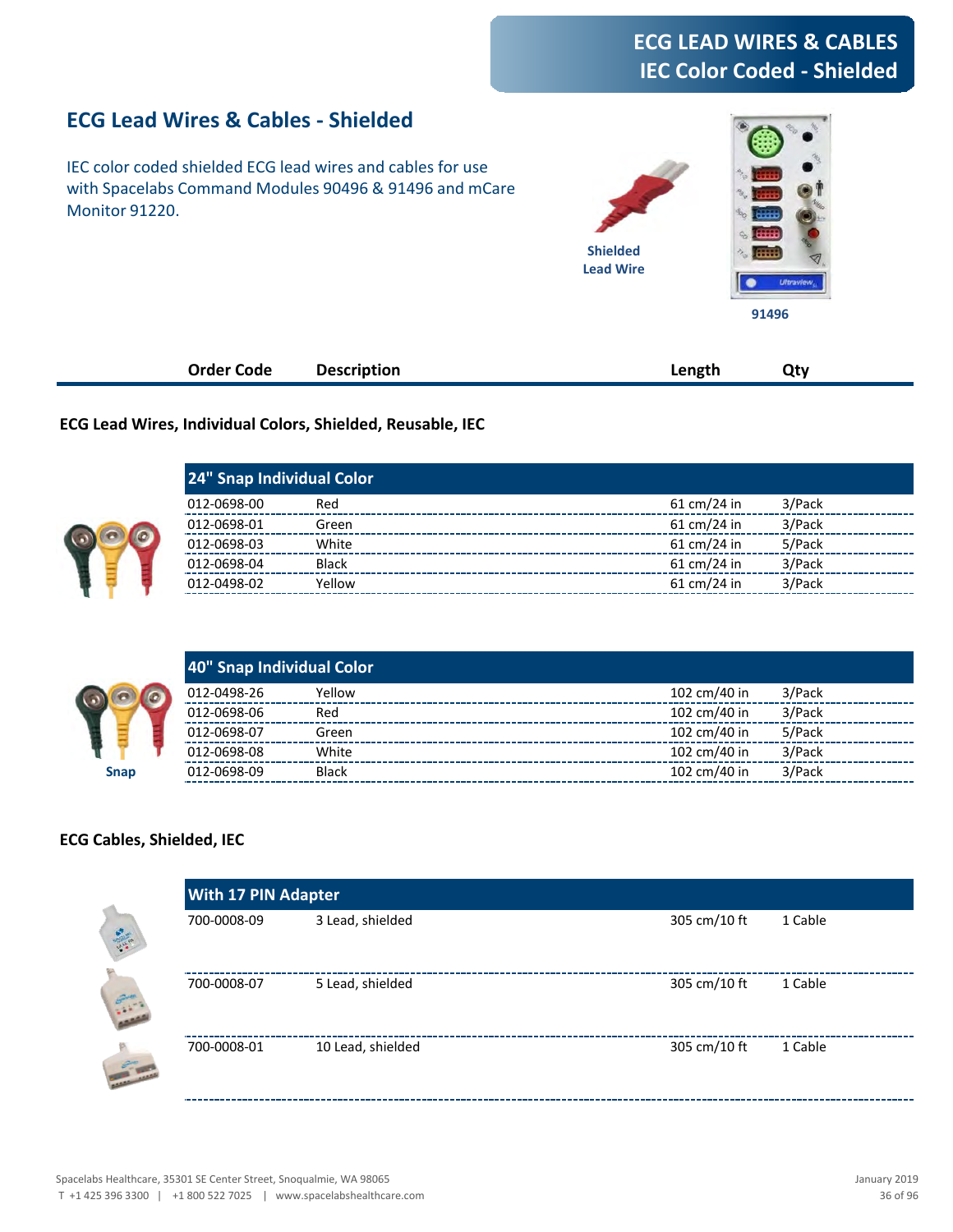# **ECG LEAD WIRES & CABLES IEC Color Coded - Shielded**

## **ECG Lead Wires & Cables - Shielded**

IEC color coded shielded ECG lead wires and cables for use with Spacelabs Command Modules 90496 & 91496 and mCare Monitor 91220.



| Order Code<br>. | <b>Description</b><br>$- - - - -$<br>__ | --- | 7tv. |  |
|-----------------|-----------------------------------------|-----|------|--|
|                 |                                         |     |      |  |

#### **ECG Accessories**

| ECG electrode, transparent tape, adult, single use | Adult                                            | 30/Box |  |
|----------------------------------------------------|--------------------------------------------------|--------|--|
|                                                    |                                                  |        |  |
|                                                    | Adult                                            | 30/Box |  |
|                                                    | ECG electrode, transparent theor, general/stress |        |  |

#### **Neonatal ECG Supplies & Accessories**

| <b>DIN Unshielded, Neonatal ECG Cable</b> |                                                                                 |         |                 |  |
|-------------------------------------------|---------------------------------------------------------------------------------|---------|-----------------|--|
| 700-0008-13                               | 3 Lead                                                                          |         | 1 Cable         |  |
|                                           | <b>DIN Unshielded, Neonatal Electrodes</b>                                      |         |                 |  |
| 685-0037-00                               | Pre-wired neonatal electrodes, single use<br>Pre-gelled. Silver/Silver Chloride | 3-Lead  | 100<br>Sets/Box |  |
| <b>Electrode</b>                          |                                                                                 |         |                 |  |
| 690-0290-00                               | ECG electrode, transparent tape, pediatric/neonatal,<br>single use              | Ped/Neo | 30/Box          |  |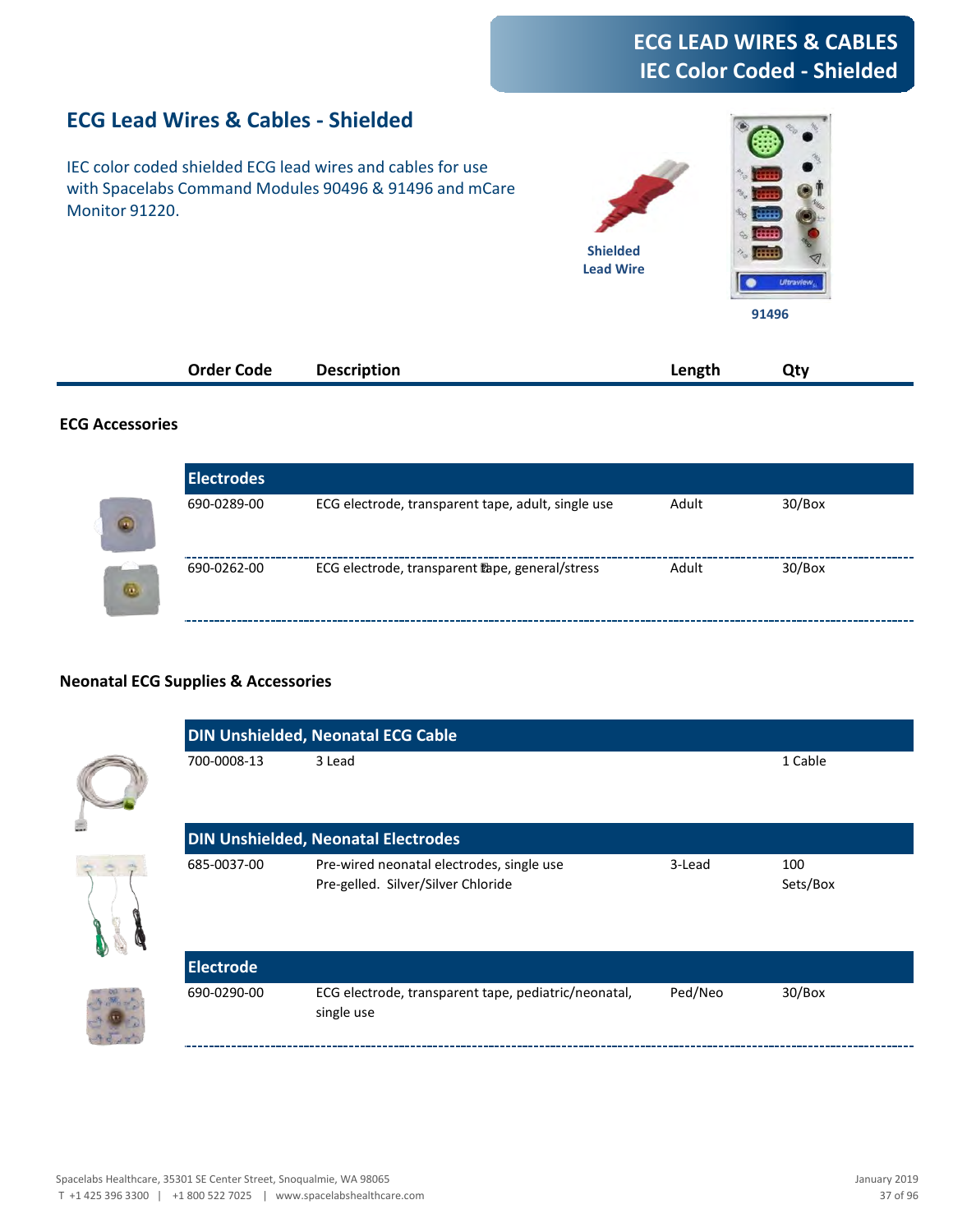# **ECG LEAD WIRES & TELEMETRY IEC Color Coded - DIN Unshielded**

### **DIN Unshielded Lead Wires & Telemetry**

TruLink ECG Din unshielded reusable lead wires are validated for use with Spacelabs telemetry systems. They are available in 3 and 5-lead sets, or available to purchase individually in colorcoded multi-packs. They can be ordered with a snap or pinch electrode interface. A grouper adapter is also available to help manage leads for a quick connection to the transmitter. Validated for use with models 90341, 90343, 90347, 91341, 91343, 91347 and 96281.



| Order Code | <b>Description</b> | Length/Size Qty |  |  |
|------------|--------------------|-----------------|--|--|
|------------|--------------------|-----------------|--|--|

#### **ECG Lead Wire Sets, DIN Unshielded, Reusable, IEC**



**ECG Lead Wires, Individual Colors, DIN Unshielded, Reusable, IEC**



| 012-0295-07 | Red          | $61 \text{ cm}/24$ in        | 3/Pack |
|-------------|--------------|------------------------------|--------|
| 012-0295-17 | White        | $61 \text{ cm}/24$ in        | 3/Pack |
| 012-0295-27 | <b>Black</b> | $61 \text{ cm}/24$ in        | 3/Pack |
| 012-0295-38 | Green        | $61 \text{ cm}/24$ in        | 3/Pack |
| 012-0295-48 | Yellow       | 61 cm/24 in                  | 3/Pack |
|             |              | <b>Snap Individual Color</b> |        |

| <b>For use with DIN Unshielded Lead Wires</b> |                                     |       |  |  |
|-----------------------------------------------|-------------------------------------|-------|--|--|
| 706-0190-00                                   | Aria Telemetry Grouper (96281), IEC | 5/Bag |  |  |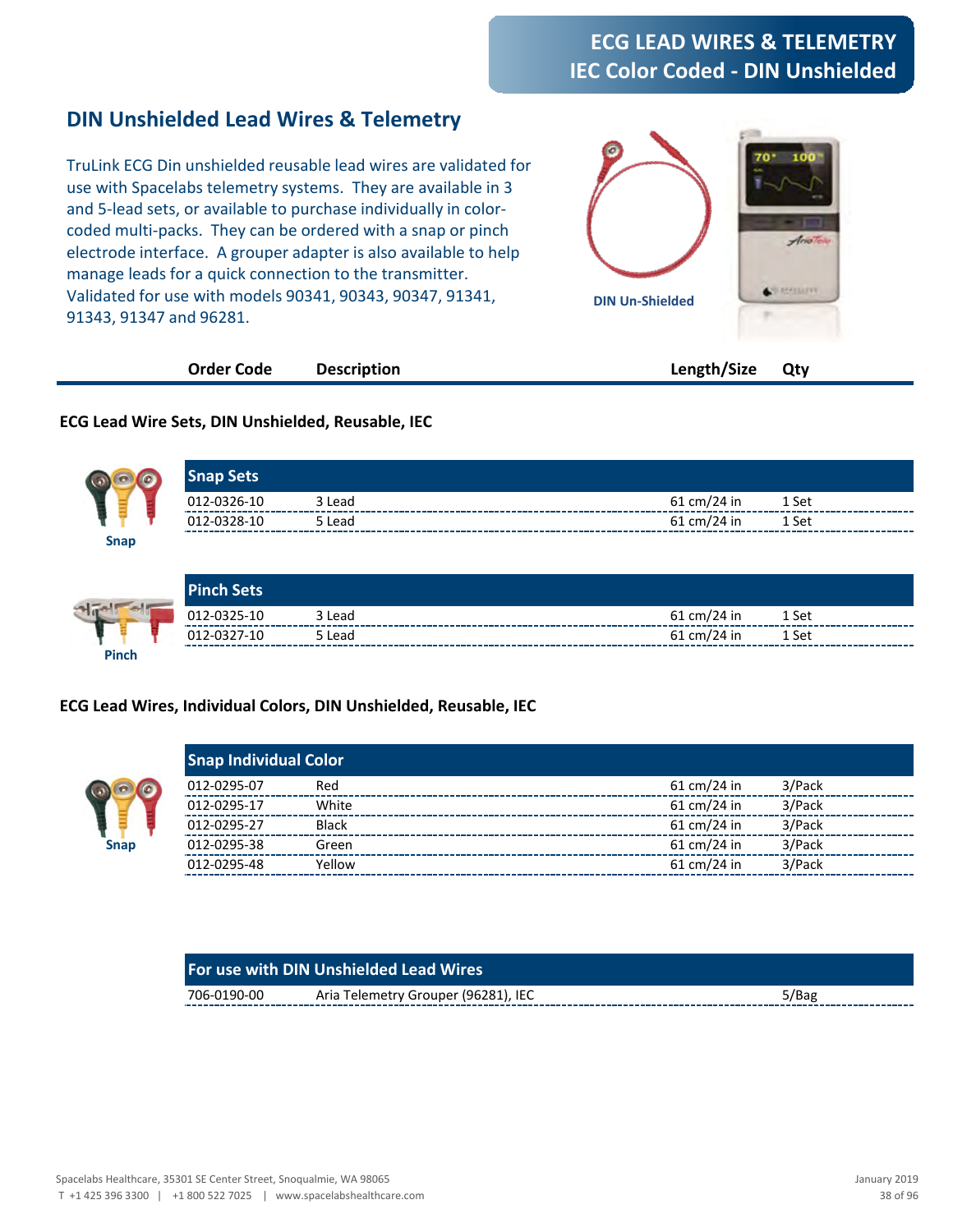# **ECG LEAD WIRES & TELEMETRY IEC Color Coded - DIN Unshielded**

### **DIN Unshielded Lead Wires & Telemetry**

TruLink ECG Din unshielded reusable lead wires are validated for use with Spacelabs telemetry systems. They are available in 3 and 5-lead sets, or available to purchase individually in colorcoded multi-packs. They can be ordered with a snap or pinch electrode interface. A grouper adapter is also available to help manage leads for a quick connection to the transmitter. Validated for use with models 90341, 90343, 90347, 91341, 91343, 91347 and 96281.



| Order Code | <b>Description</b> | Length/Size Qty |
|------------|--------------------|-----------------|
|------------|--------------------|-----------------|

#### **Telemetry Accessories**

|            |             | <b>Disposable Pouches and Electrodes</b>           |       |            |  |  |
|------------|-------------|----------------------------------------------------|-------|------------|--|--|
|            | 015-0500-02 | Ultraview Telemetry pouch (90347)                  |       | $100/B$ ox |  |  |
| $\epsilon$ | 690-0289-00 | ECG electrode, transparent tape, adult, single use | Adult | 30/Box     |  |  |
| $\sqrt{a}$ | 690-0262-00 | ECG transparent electrode, general/stress          | Adult | 30/Box     |  |  |
|            |             |                                                    |       |            |  |  |